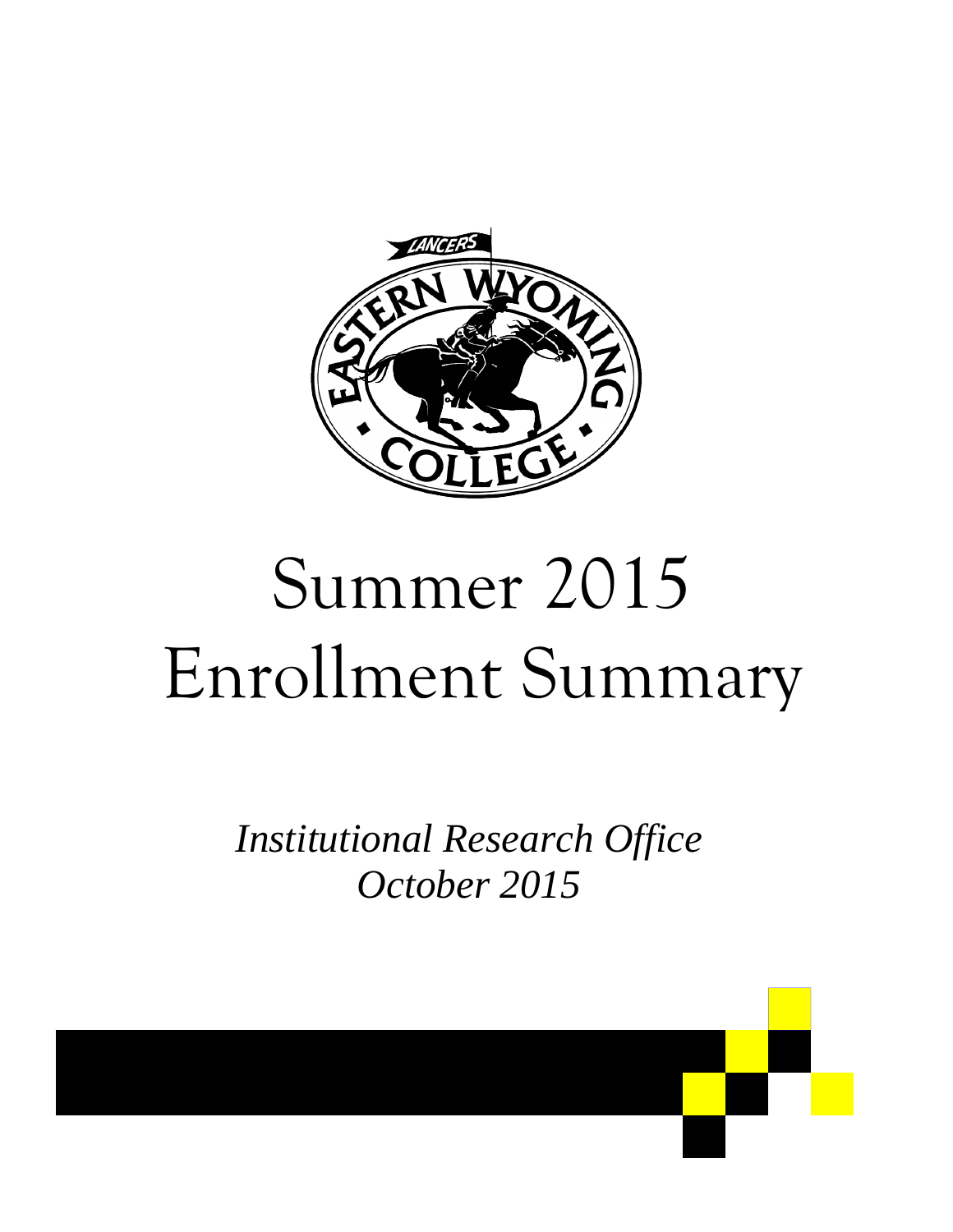#### **TABLE OF CONTENTS**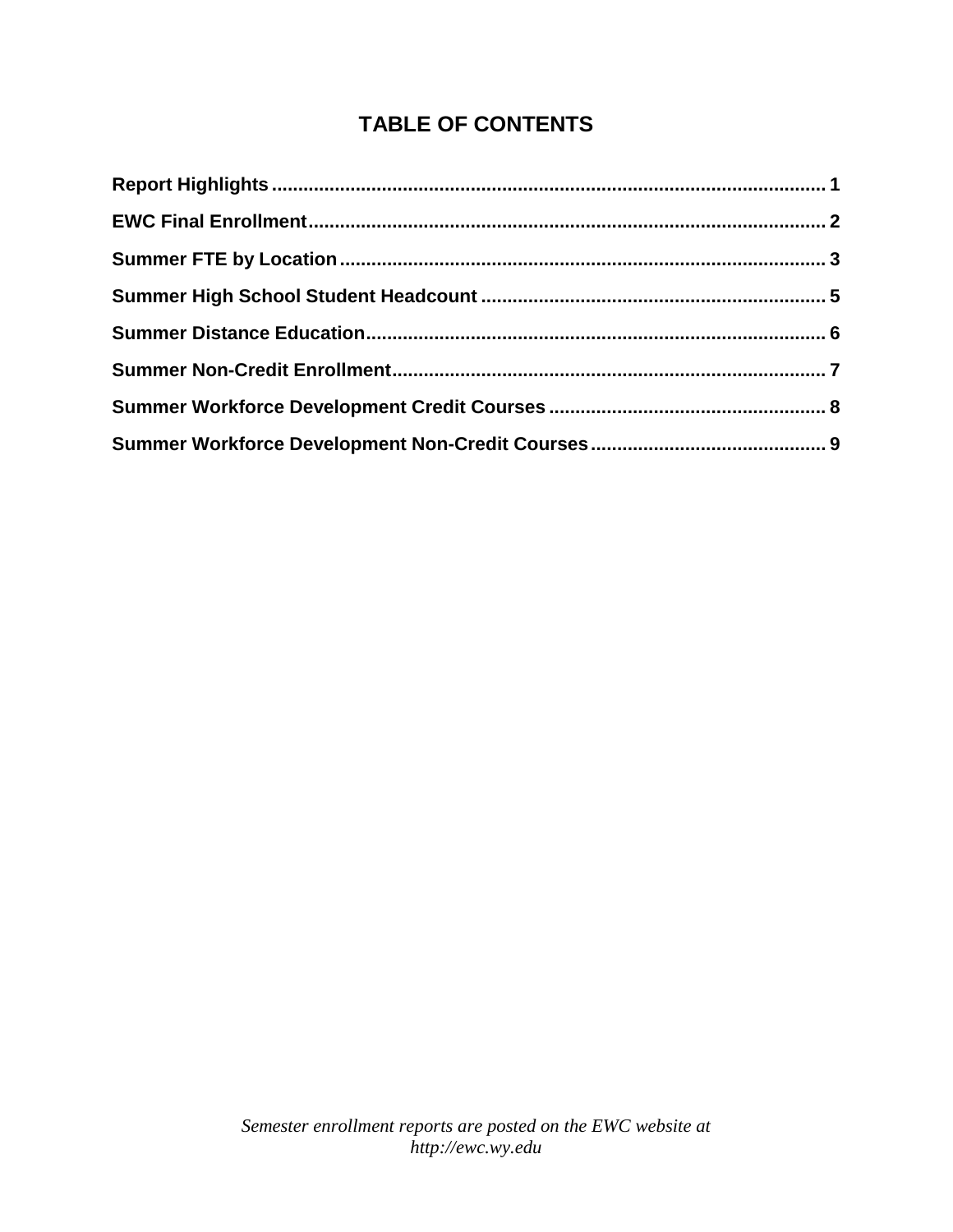#### **Report Highlights**

EWC experienced a 14.2% increase in total student headcount as compared to Summer 2014. The total student headcount of 458 students reflects an overall increase of 57 students. Full-time enrollment was down three students. Part-time enrollment was up 60 students (15.3%). Full Time Equivalency (FTE) increased by 5.17 (4.8%).

The number of high school students enrolled in EWC credit classes increased by five part-time students compared to Summer 2014. There have not been any full-time high school students in the last eight years in the summer term.

Summer Distance Education Courses were up one section, up 10 students, and up 4.25 FTE compared to Summer 2014.

A total of 703 students enrolled in non-credit courses for Summer 2015. EWC served 166 students in continuing education courses and 537 students in community service courses.

EWC's workforce development offered the same number of course sections as Summer 2014. The duplicated student headcount increased by 23 students, and the FTE increased by 1.03.

Non-credit workforce development offerings increased by three sections compared to Summer 2014. The number of enrollments increased by 49 students and the total contact hours increased by 4.0 hours. Courses vary semester to semester depending upon industry demand.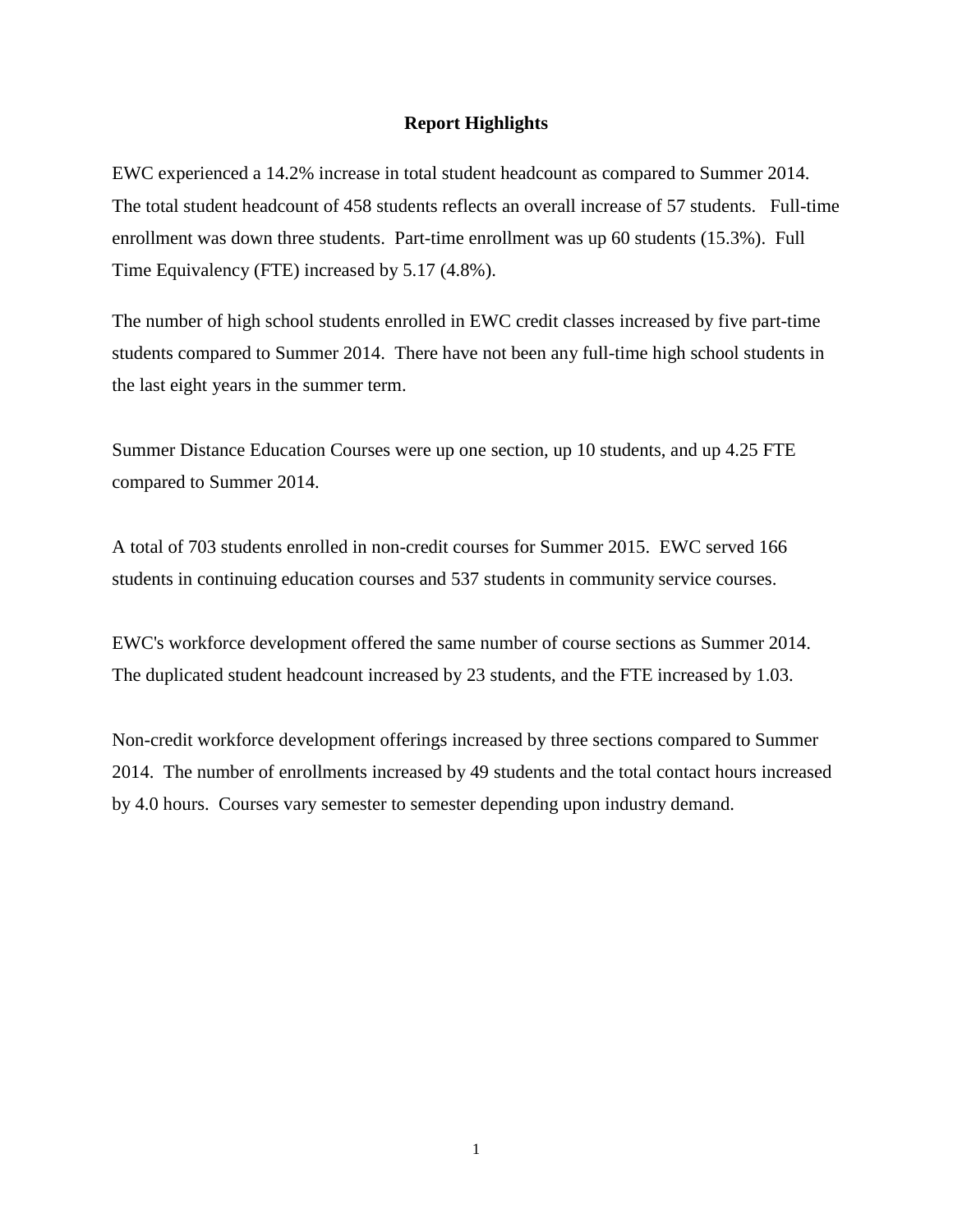## **EASTERN WYOMING COLLEGE SUMMER 2015 ENROLLMENT**

EWC experienced a 14.2% increase in total student headcount as compared to Summer 2014. The total student headcount of 458 students reflects an overall increase of 57 students. Full-time enrollment decreased three students compared to Summer 2014. Part-time enrollment was up 60 students. Full Time Equivalency (FTE) increased by 5.17 (4.8%) which is 5.56 (5.0%) FTE below the 5 year average.

| <b>HEADCOUNT</b>       | <b>Summer</b> | <b>Summer</b>  | <b>Summer</b> | <b>Summer</b> |                | Summer 2015 |               | 5 Yr.  |
|------------------------|---------------|----------------|---------------|---------------|----------------|-------------|---------------|--------|
|                        | 2011          | 2012           | 2013          | 2014          | <b>FINAL</b>   | <b>VAR</b>  | $\frac{1}{2}$ | AVG    |
| <b>Full - Time</b>     |               |                |               |               |                |             |               |        |
| <b>First Time</b>      | 20            | $\overline{0}$ |               | 6             | $\overline{4}$ | $-2$        | 100.0%        | 6.20   |
| Previous               | 11            | $\mathcal{D}$  | 6             | 3             | $\overline{2}$ | $-1$        | $-33.3%$      | 4.80   |
| <b>Total Full Time</b> | 31            | $\overline{2}$ | 7             | 9             | $\mathbf{6}$   | $-3$        | $-33.3%$      | 11.00  |
| <b>Part - Time</b>     |               |                |               |               |                |             |               |        |
| <b>First Time</b>      | 120           | 110            | 151           | 92            | 186            | 94          | 102.2%        | 131.80 |
| Previous               | 277           | 351            | 324           | 300           | 266            | $-34$       | $-11.3%$      | 303.60 |
| <b>Total Part Time</b> | 397           | 461            | 475           | 392           | 452            | 60          | 15.3%         | 435.40 |
|                        |               |                |               |               |                |             |               |        |
| <b>Total Headcount</b> | 428           | 463            | 482           | 401           | 458            | 57          | 14.2%         | 446.40 |

|                  | Summer | <b>Summer</b> | Summer | Summer | <b>Summer 2015</b> |            |               | 5 Yr.      |
|------------------|--------|---------------|--------|--------|--------------------|------------|---------------|------------|
| <b>FTE</b>       | 2011   | 2012          | 2013   | 2014   | <b>FINAL</b>       | <b>VAR</b> | $\frac{0}{0}$ | <b>AVG</b> |
| <b>Total FTE</b> | 133.08 | 111.08        | 125.33 | 107.00 | 112.17             | 5.17       | 4.8%          | 117.73     |

#### Summer 2015 Enrollment Report Footnotes:

|                                               | Total students exclusively auditing classes:              |  | 80 Total number of hours exclusively auditing students took:     | 80    |
|-----------------------------------------------|-----------------------------------------------------------|--|------------------------------------------------------------------|-------|
|                                               | Total students taking audit hours within regular courses: |  | 2 Total number of audited hours credit students took:            |       |
|                                               | Total credits taken by credit students:                   |  | 1,264 Total hours taken by all students including audited hours: | 1,346 |
| Total FTE is 112.17<br>Total Headcount is 458 |                                                           |  | Source: WCCC Enrollment Report                                   |       |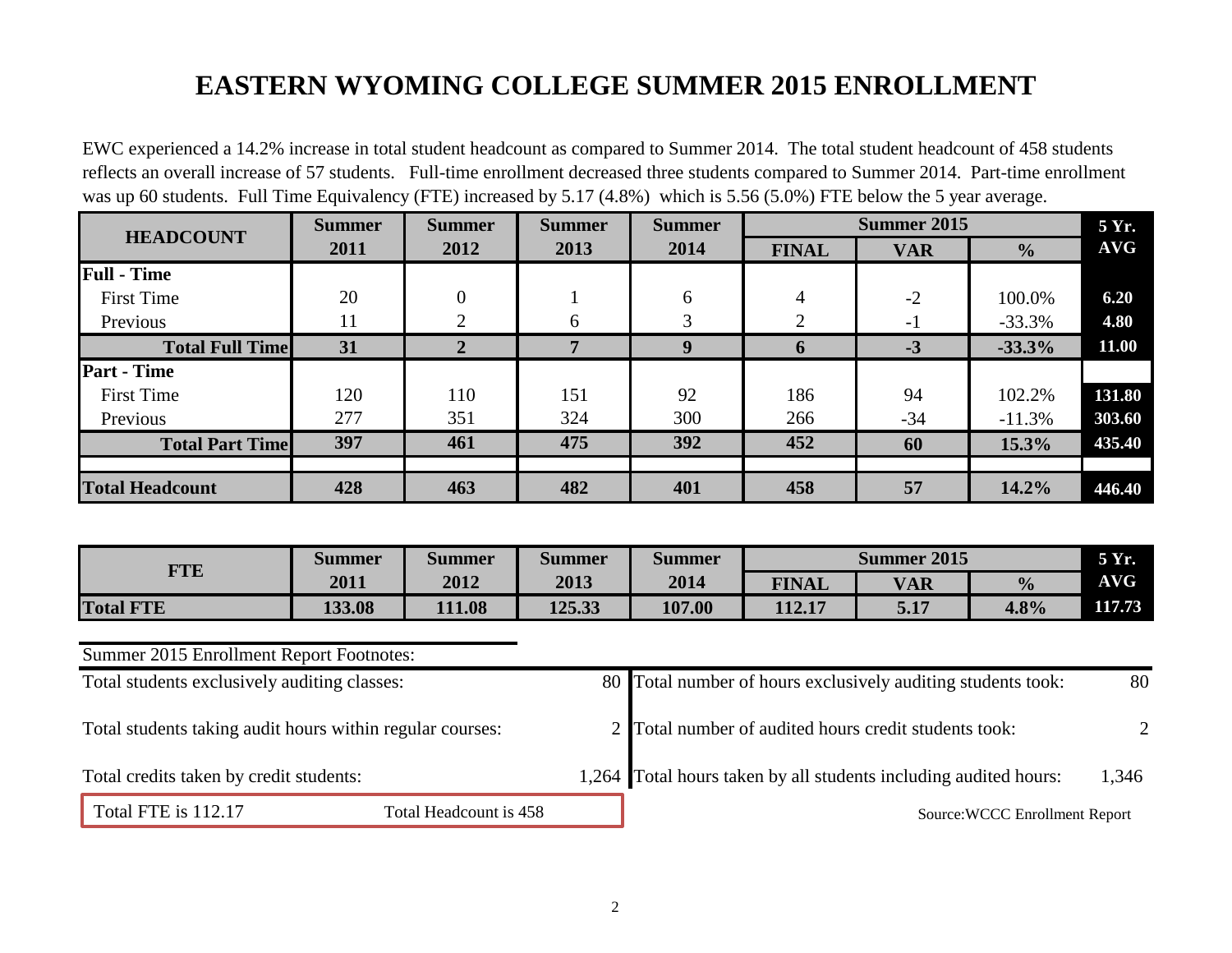### **SUMMER FTE BY LOCATION**

EWC experienced an increase of 5.18 (4.8%) FTE compared to Summer 2014. Outreach had an increase of 10.43 (22.3%) FTE. Goshen County had a decrease of 5.25 (8.7%) FTE. **The total FTE distribution was 51% Outreach and 49% Goshen County**.

|                         |        |          | Year   |          |         |         | 5 Yr.  |
|-------------------------|--------|----------|--------|----------|---------|---------|--------|
| <b>Student Location</b> | 11     | 12       | 13     | 14       | 15      | Var     | Avg.   |
| Douglas                 | 6.92   | 7.17     | 8.25   | 6.08     | 7.17    | 1.09    | 7.12   |
| Glenrock                | 0.25   | 0.67     | 4.25   | 2.08     | 1.17    | $-0.91$ | 1.68   |
| <b>LEA</b>              | 32.33  |          |        |          |         | 0.00    | 0.00   |
| <b>Converse County</b>  | 39.50  | 7.83     | 12.50  | 8.16     | 8.34    | 0.18    | 9.21   |
| Hulett                  | 1.67   | 0.25     | 2.92   | 0.33     | 2.50    | 2.17    | 1.53   |
| Moorcroft               | 0.33   | 2.25     | 0.33   | 0.83     | 2.17    | 1.34    | 1.18   |
| Sundance                |        | 0.25     | 0.58   | 2.17     | 3.25    | 1.08    | 1.25   |
| <b>Crook County</b>     | 2.00   | 2.75     | 3.83   | 3.33     | 7.92    | 4.59    | 3.97   |
| Lusk                    | 4.42   | 5.33     | 6.50   | 5.00     | 6.50    | 1.50    | 5.55   |
| <b>Niobrara County</b>  | 4.42   | 5.33     | 6.50   | 5.00     | 6.50    | 1.50    | 5.55   |
| Chugwater               |        |          | 1.08   |          |         | 0.00    | 0.22   |
| Glendo                  |        |          | 0.58   |          | 0.33    | 0.33    | 0.18   |
| Guernsey                | 0.67   | 1.83     | 1.42   | 0.67     | 6.33    | 5.66    | 2.18   |
| Wheatland               | 8.17   | 3.33     | 2.75   | 1.25     | 0.25    | $-1.00$ | 3.15   |
| <b>Platte County</b>    | 8.83   | 5.17     | 5.83   | 1.92     | 6.91    | 4.99    | 5.73   |
| Newcastle               | 16.92  | 20.08    | 17.08  | 21.25    | 14.00   | $-7.25$ | 17.87  |
| Upton                   |        |          | 1.08   | 0.75     | 0.33    | $-0.42$ | 0.43   |
| <b>Weston County</b>    | 16.92  | 20.08    | 18.17  | 22.00    | 14.33   | $-7.67$ | 18.30  |
| Other*                  | 4.42   | 9.25     | 11.17  | 6.33     | 13.17   | 6.84    | 9.98   |
|                         |        |          |        |          |         |         |        |
| <b>Outreach</b>         | 76.09  | 50.42    | 58.00  | 46.74    | 57.17   | 10.43   | 57.68  |
| <b>Variance</b>         |        | $-25.67$ | 7.58   | $-11.26$ | 10.43   |         |        |
| % Change                |        | $-33.7%$ | 15.0%  | $-19.4%$ | 22.3%   |         |        |
|                         |        |          |        |          |         |         |        |
| <b>EWC</b>              | 55.00  | 50.25    | 59.92  | 53.25    | 46.00   | $-7.25$ | 52.88  |
| <b>WMC</b>              | 2.00   | 10.42    | 7.42   | 7.00     | 9.00    | 2.00    |        |
| Goshen                  | 57.00  | 60.67    | 67.33  | 60.25    | 55.00   | $-5.25$ | 60.05  |
| <b>Variance</b>         |        | 3.67     | 6.67   | $-7.08$  | $-5.25$ |         |        |
| % Change                |        | 6.4%     | 11.0%  | $-10.5%$ | $-8.7%$ |         |        |
|                         |        |          |        |          |         |         |        |
| <b>Total</b>            | 133.09 | 111.08   | 125.33 | 106.99   | 112.17  | 5.18    | 117.73 |
| <b>Variance</b>         |        | $-22.00$ | 14.25  | $-18.34$ | 5.18    |         |        |
| % Change                |        | $-16.5%$ | 12.8%  | $-14.6%$ | 4.8%    |         |        |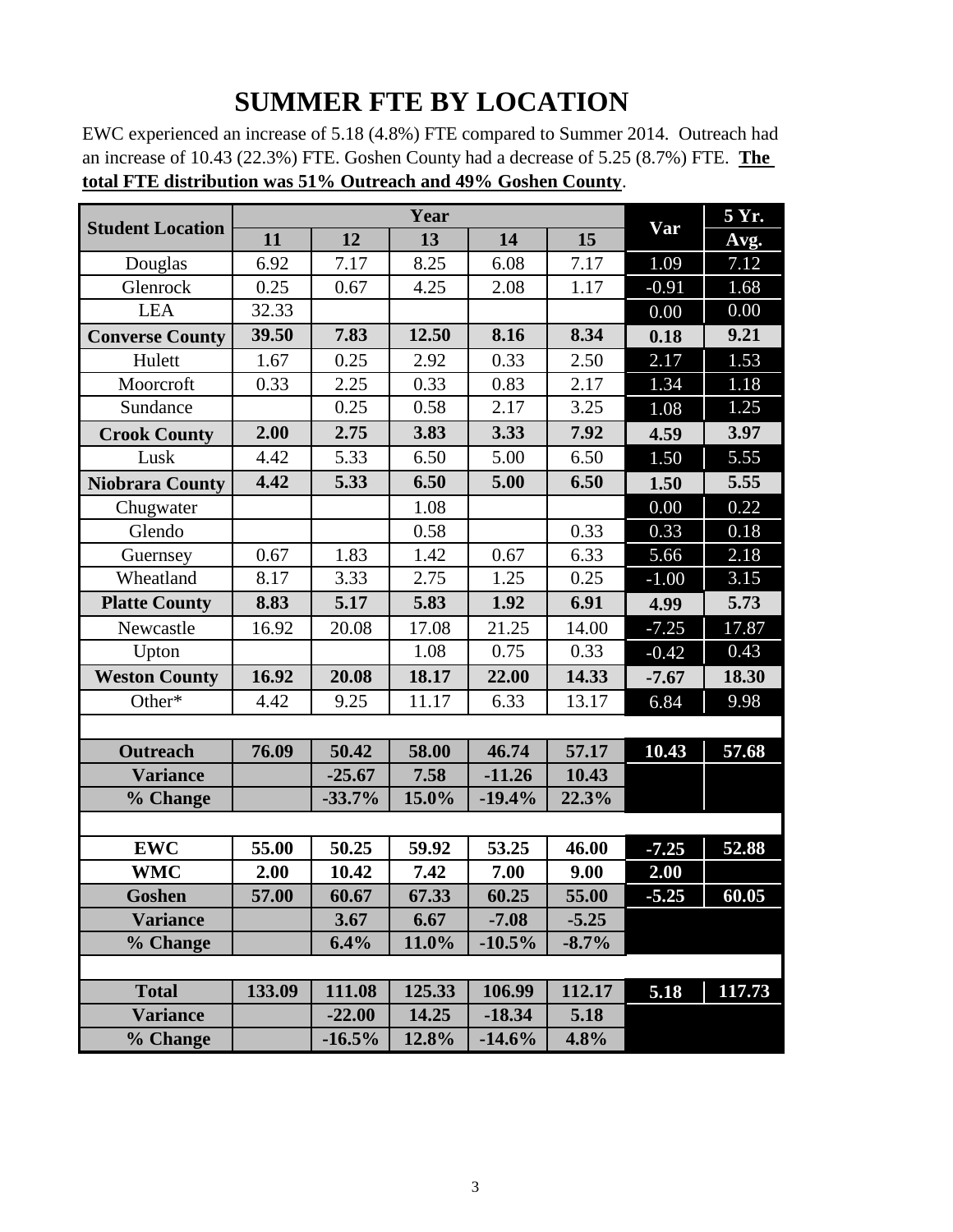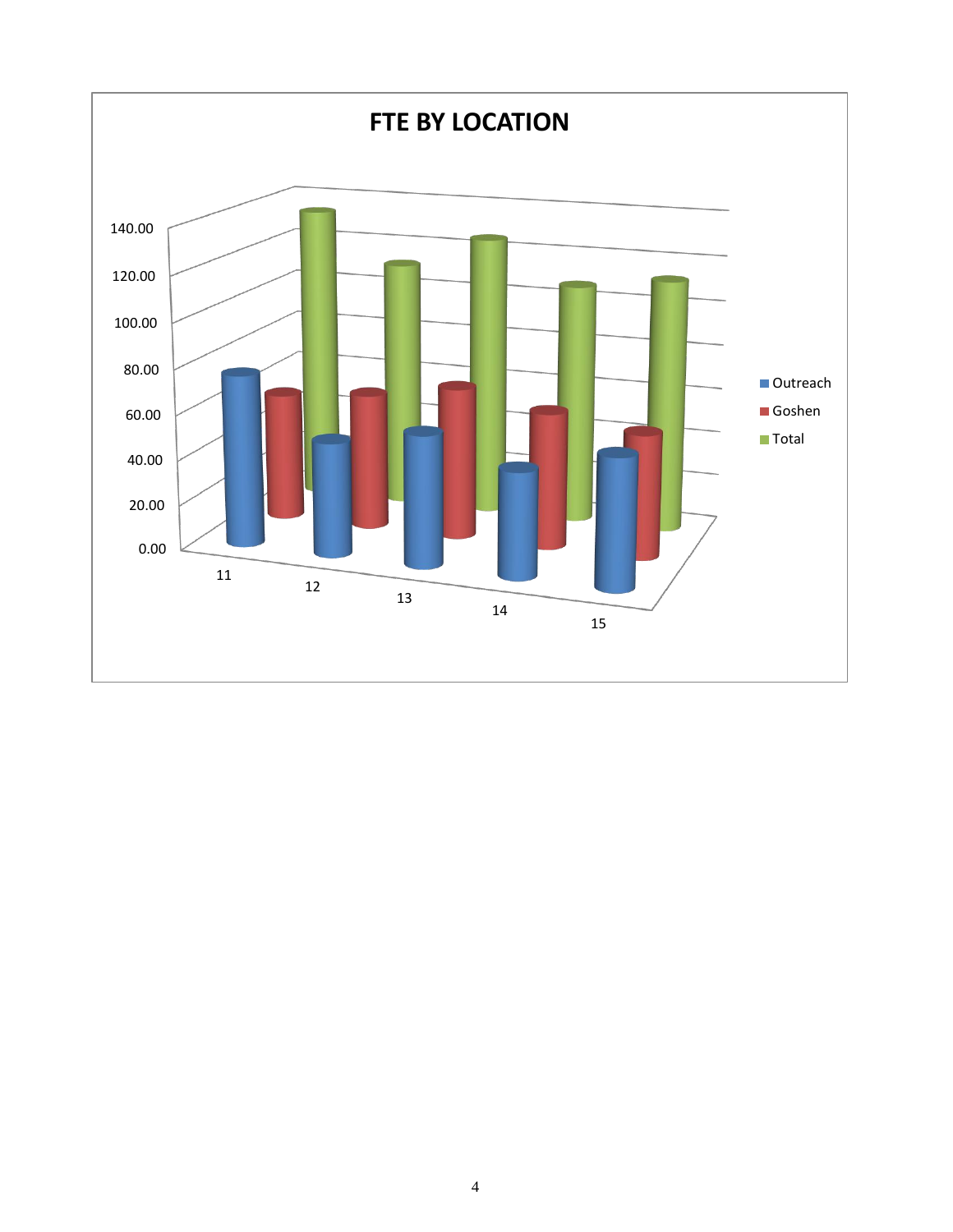# **SUMMER HIGH SCHOOL STUDENT HEADCOUNT**

The number of high school students enrolled in EWC credit classes increased by five part-time students compared to Summer 2014. There have not been any full-time high school students in the last eight years in the summer term.

|                         |                         | <b>Summer 2013</b>      |                         |                         | <b>Summer 2014</b>      |                         |                         | <b>Summer 2015</b> |                         | 3 Yr.                   |
|-------------------------|-------------------------|-------------------------|-------------------------|-------------------------|-------------------------|-------------------------|-------------------------|--------------------|-------------------------|-------------------------|
| <b>Student Location</b> | <b>FT</b>               | PT                      | <b>Total</b>            | FT                      | <b>PT</b>               | <b>Total</b>            | <b>FT</b>               | <b>PT</b>          | <b>Total</b>            | Avg.                    |
| Douglas                 |                         | 6                       | 6                       |                         | $\overline{2}$          | $\overline{2}$          |                         | $\overline{2}$     | $\overline{2}$          | 3                       |
| Glenrock                |                         |                         | $\overline{0}$          |                         | $\overline{1}$          | 1                       |                         |                    | $\overline{0}$          | $\overline{0}$          |
| <b>Converse County</b>  | $\overline{\mathbf{0}}$ | $\overline{6}$          | $\overline{6}$          | $\overline{\mathbf{0}}$ | $\overline{3}$          | $\overline{3}$          | $\overline{\mathbf{0}}$ | $\overline{2}$     | $\overline{2}$          | $\overline{4}$          |
| Hulett                  |                         | 11                      | 11                      |                         |                         | $\overline{0}$          |                         | $\overline{7}$     | $\overline{7}$          | 6                       |
| Moorcroft               |                         |                         | $\boldsymbol{0}$        |                         |                         | $\overline{0}$          |                         |                    | $\overline{0}$          | $\boldsymbol{0}$        |
| Sundance                |                         |                         | $\overline{0}$          |                         | $\mathbf{1}$            | $\mathbf{1}$            |                         | $\overline{3}$     | $\overline{3}$          | $\overline{1}$          |
| <b>Crook County</b>     | $\overline{\mathbf{0}}$ | $\overline{11}$         | $\overline{11}$         | $\overline{\mathbf{0}}$ | $\overline{1}$          | $\overline{1}$          | $\boldsymbol{0}$        | 10                 | 10                      | $\overline{7}$          |
| Lusk                    |                         | 1                       | $\mathbf{1}$            |                         |                         | $\overline{0}$          |                         |                    | $\overline{0}$          | $\overline{0}$          |
| <b>Niobrara County</b>  | $\boldsymbol{0}$        | $\overline{1}$          | $\overline{1}$          | $\boldsymbol{0}$        | $\boldsymbol{0}$        | $\overline{\mathbf{0}}$ | $\mathbf{0}$            | $\boldsymbol{0}$   | $\overline{\mathbf{0}}$ | $\boldsymbol{0}$        |
| Chugwater               |                         |                         | $\overline{0}$          |                         |                         | $\overline{0}$          |                         |                    | $\overline{0}$          | $\overline{0}$          |
| Glendo                  |                         |                         | $\overline{0}$          |                         |                         | $\overline{0}$          |                         |                    | $\overline{0}$          | $\overline{0}$          |
| Guernsey                |                         | $\mathbf{1}$            | $\mathbf{1}$            |                         |                         | $\overline{0}$          |                         |                    | $\overline{0}$          | $\overline{0}$          |
| Wheatland               |                         | $\overline{2}$          | $\overline{2}$          |                         |                         | $\overline{0}$          |                         |                    | $\overline{0}$          | $\mathbf{1}$            |
| <b>Platte County</b>    | $\overline{\mathbf{0}}$ | $\overline{3}$          | $\overline{3}$          | $\overline{\mathbf{0}}$ | $\overline{\mathbf{0}}$ | $\boldsymbol{0}$        | $\boldsymbol{0}$        | $\boldsymbol{0}$   | $\boldsymbol{0}$        | $\overline{\mathbf{1}}$ |
| Newcastle               |                         | $\overline{8}$          | $\overline{8}$          |                         | 6                       | 6                       |                         | 5                  | $\overline{5}$          | 6                       |
| Upton                   |                         |                         | $\overline{0}$          |                         |                         | $\overline{0}$          |                         |                    | $\overline{0}$          | $\overline{0}$          |
| <b>Weston County</b>    | $\overline{\mathbf{0}}$ | $\overline{\bf 8}$      | $\overline{\mathbf{8}}$ | $\boldsymbol{0}$        | 6                       | 6                       | $\boldsymbol{0}$        | $\overline{5}$     | $\overline{\mathbf{5}}$ | 6                       |
| <b>Other</b>            |                         |                         | $\overline{\mathbf{0}}$ |                         |                         | $\overline{\mathbf{0}}$ |                         |                    | $\overline{\mathbf{0}}$ | $\bf{0}$                |
|                         |                         |                         |                         |                         |                         |                         |                         |                    |                         |                         |
| <b>Outreach</b>         | $\overline{\mathbf{0}}$ | $\overline{29}$         | $\overline{29}$         | $\boldsymbol{0}$        | 10                      | 10                      | $\boldsymbol{0}$        | 17                 | 17                      | 19                      |
|                         |                         |                         |                         |                         |                         |                         |                         |                    |                         |                         |
| <b>Goshen</b>           |                         | $\overline{\mathbf{4}}$ | $\overline{\mathbf{4}}$ |                         | $\overline{5}$          | $\overline{5}$          |                         | $\overline{3}$     | $\overline{3}$          | 4                       |
|                         |                         |                         |                         |                         |                         |                         |                         |                    |                         |                         |
| <b>Total</b>            | $\boldsymbol{0}$        | $\overline{33}$         | $\overline{33}$         | $\overline{\mathbf{0}}$ | $\overline{15}$         | $\overline{15}$         | $\boldsymbol{0}$        | $\overline{20}$    | $\overline{20}$         | 23                      |
|                         |                         |                         |                         |                         |                         |                         |                         |                    |                         |                         |
| % of Total Students     |                         | 6.85%                   |                         |                         | 3.74%                   |                         |                         | 4.37%              |                         |                         |

FT- full-time

PT- part-time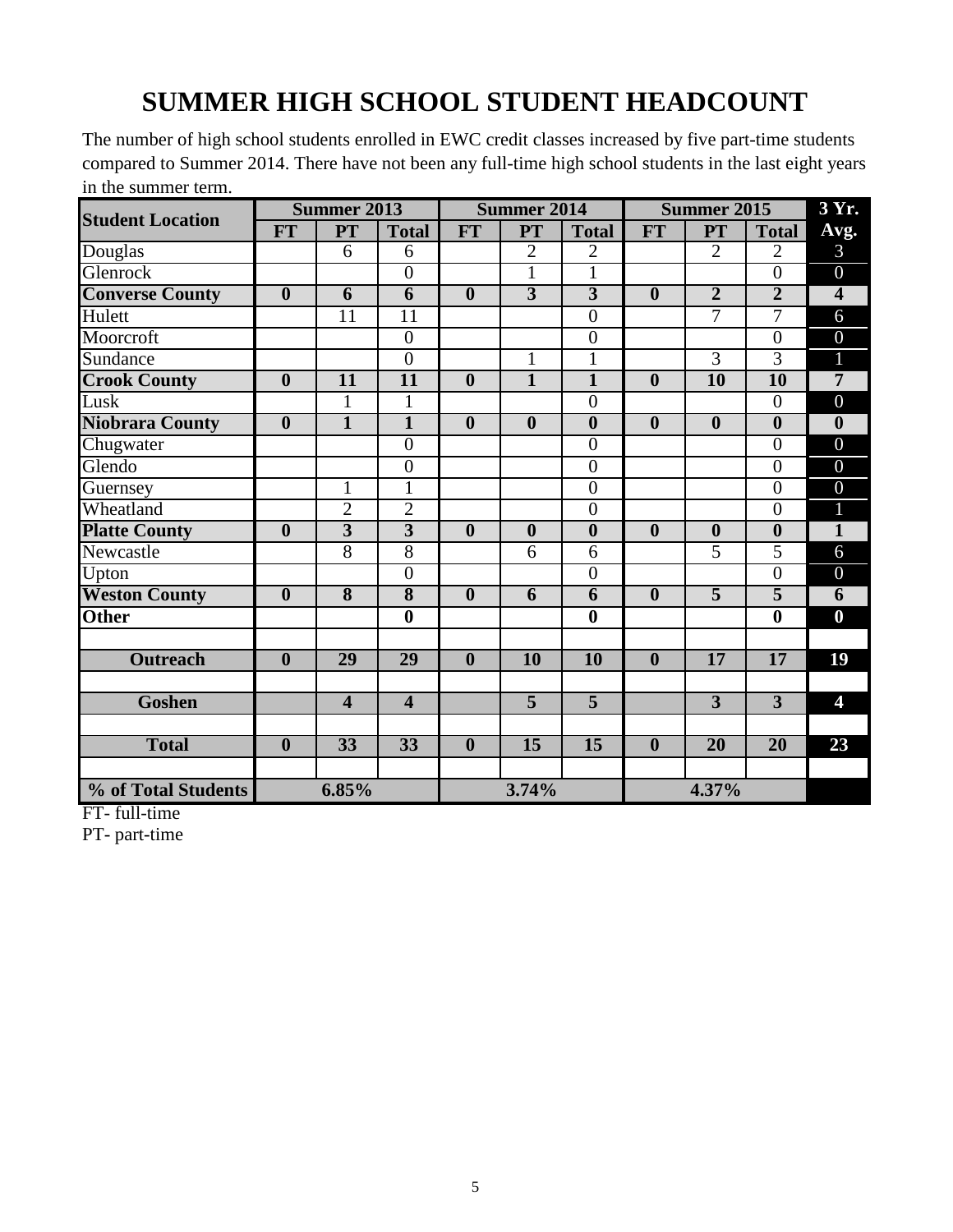| <b>Course Delivery Location</b> | Summer 2013 |     |       |    | Summer 2014 |       | Summer 2015 |                                                                                   |       |
|---------------------------------|-------------|-----|-------|----|-------------|-------|-------------|-----------------------------------------------------------------------------------|-------|
|                                 |             |     |       |    |             |       |             | Sections   Students   FTE   Sections   Students   FTE   Sections   Students   FTE |       |
| <b>Goshen</b>                   | 33          | 221 | 48.58 | 30 | 163         | 41.17 | 31          | 173                                                                               | 45.42 |
| <b>Total</b>                    | 33          | 221 | 48.58 | 30 | 163         | 41.17 | 31          | 173                                                                               | 45.42 |

## **SUMMER DISTANCE EDUCATION COURSES**

#### **SUMMER DISTANCE EDUCATION STUDENTS By Age**

| $\frac{1}{2}$ $\frac{1}{2}$ |                |                         |                         |                  |                         |                         |                    |                         |                  |  |  |  |
|-----------------------------|----------------|-------------------------|-------------------------|------------------|-------------------------|-------------------------|--------------------|-------------------------|------------------|--|--|--|
| <b>Student Location</b>     |                | Summer 2013             |                         |                  | <b>Summer 2014</b>      |                         | <b>Summer 2015</b> |                         |                  |  |  |  |
|                             | LT 25          | <b>GE 25</b>            | <b>Total</b>            | LT 25            | <b>GE 25</b>            | <b>Total</b>            | LT 25              | <b>GE 25</b>            | <b>Total</b>     |  |  |  |
| Douglas                     | 7              | 7                       | 14                      | 8                | 11                      | 19                      | 13                 | 8                       | 21               |  |  |  |
| Glenrock                    | 3              |                         | 3                       | 1                | $\overline{2}$          | $\overline{3}$          | 3                  |                         | 3                |  |  |  |
| <b>Converse County</b>      | 10             | 7                       | 17                      | 9                | 13                      | 22                      | 16                 | 8                       | 24               |  |  |  |
| Hulett                      | $\overline{2}$ | $\mathbf{1}$            | 3                       | $\mathbf{1}$     | $\mathbf{1}$            | $\overline{2}$          |                    |                         | $\boldsymbol{0}$ |  |  |  |
| Moorcroft                   |                |                         | $\overline{0}$          | $\mathbf{1}$     | $\mathbf{1}$            | $\overline{2}$          |                    | $\mathbf{1}$            | $\mathbf{1}$     |  |  |  |
| Sundance                    |                | $\mathbf{1}$            | $\mathbf{1}$            |                  |                         | $\boldsymbol{0}$        |                    | $\mathbf{1}$            | $\mathbf{1}$     |  |  |  |
| <b>Crook County</b>         | $\overline{2}$ | $\overline{2}$          | $\overline{\mathbf{4}}$ | $\overline{2}$   | $\overline{2}$          | $\overline{\mathbf{4}}$ | $\boldsymbol{0}$   | $\overline{2}$          | $\overline{2}$   |  |  |  |
| Lusk                        | $\overline{2}$ |                         | $\overline{2}$          |                  |                         | $\mathbf{0}$            |                    | $\overline{2}$          | $\overline{2}$   |  |  |  |
| <b>Niobrara County</b>      | $\overline{2}$ | $\boldsymbol{0}$        | $\overline{2}$          | $\boldsymbol{0}$ | $\boldsymbol{0}$        | $\boldsymbol{0}$        | $\boldsymbol{0}$   | $\overline{2}$          | $\overline{2}$   |  |  |  |
| Chugwater                   |                | $\mathbf{1}$            | $\mathbf{1}$            |                  |                         | $\boldsymbol{0}$        |                    |                         | $\boldsymbol{0}$ |  |  |  |
| Glendo                      |                | $\mathbf{1}$            | $\mathbf{1}$            |                  |                         | $\overline{0}$          | $\mathbf{1}$       |                         | $\mathbf{1}$     |  |  |  |
| Guernsey                    | $\overline{2}$ | $\mathbf{1}$            | 3                       |                  | $\overline{2}$          | $\overline{2}$          |                    | $\overline{2}$          | $\overline{2}$   |  |  |  |
| Wheatland                   | $\overline{2}$ | 3                       | 5                       | 3                | $\overline{2}$          | 5                       |                    |                         | $\boldsymbol{0}$ |  |  |  |
| <b>Platte County</b>        | 4              | 6                       | 10                      | 3                | $\overline{\mathbf{4}}$ | 7                       | $\mathbf{1}$       | $\overline{2}$          | $\mathbf{3}$     |  |  |  |
| Newcastle                   | 16             | $\overline{2}$          | 18                      | $\overline{7}$   | 6                       | 13                      | $\mathbf{1}$       | $\overline{4}$          | 5                |  |  |  |
| Upton                       | $\overline{2}$ | $\mathbf{1}$            | $\overline{3}$          | $\mathbf{1}$     |                         | $\mathbf{1}$            | $\mathbf{1}$       |                         | $\mathbf{1}$     |  |  |  |
| <b>Weston County</b>        | 18             | $\overline{\mathbf{3}}$ | 21                      | 8                | 6                       | 14                      | $\overline{2}$     | $\overline{\mathbf{4}}$ | 6                |  |  |  |
| <b>Other</b>                | 16             | 19                      | 35                      | 7                | 13                      | 20                      | 13                 | 22                      | 35               |  |  |  |
|                             |                |                         |                         |                  |                         |                         |                    |                         |                  |  |  |  |
| <b>Outreach</b>             | 52             | 37                      | 89                      | 29               | 38                      | 67                      | 32                 | 40                      | 72               |  |  |  |
|                             |                |                         |                         |                  |                         |                         |                    |                         |                  |  |  |  |
| <b>Goshen</b>               | 58             | 20                      | 78                      | 53               | 18                      | 71                      | 46                 | 15                      | 61               |  |  |  |
|                             |                |                         |                         |                  |                         |                         |                    |                         |                  |  |  |  |
| <b>Total</b>                | 110            | 57                      | 167                     | 82               | 56                      | 138                     | 78                 | 55                      | 133              |  |  |  |

LT- less than age 25

GE- greater or equal to age 25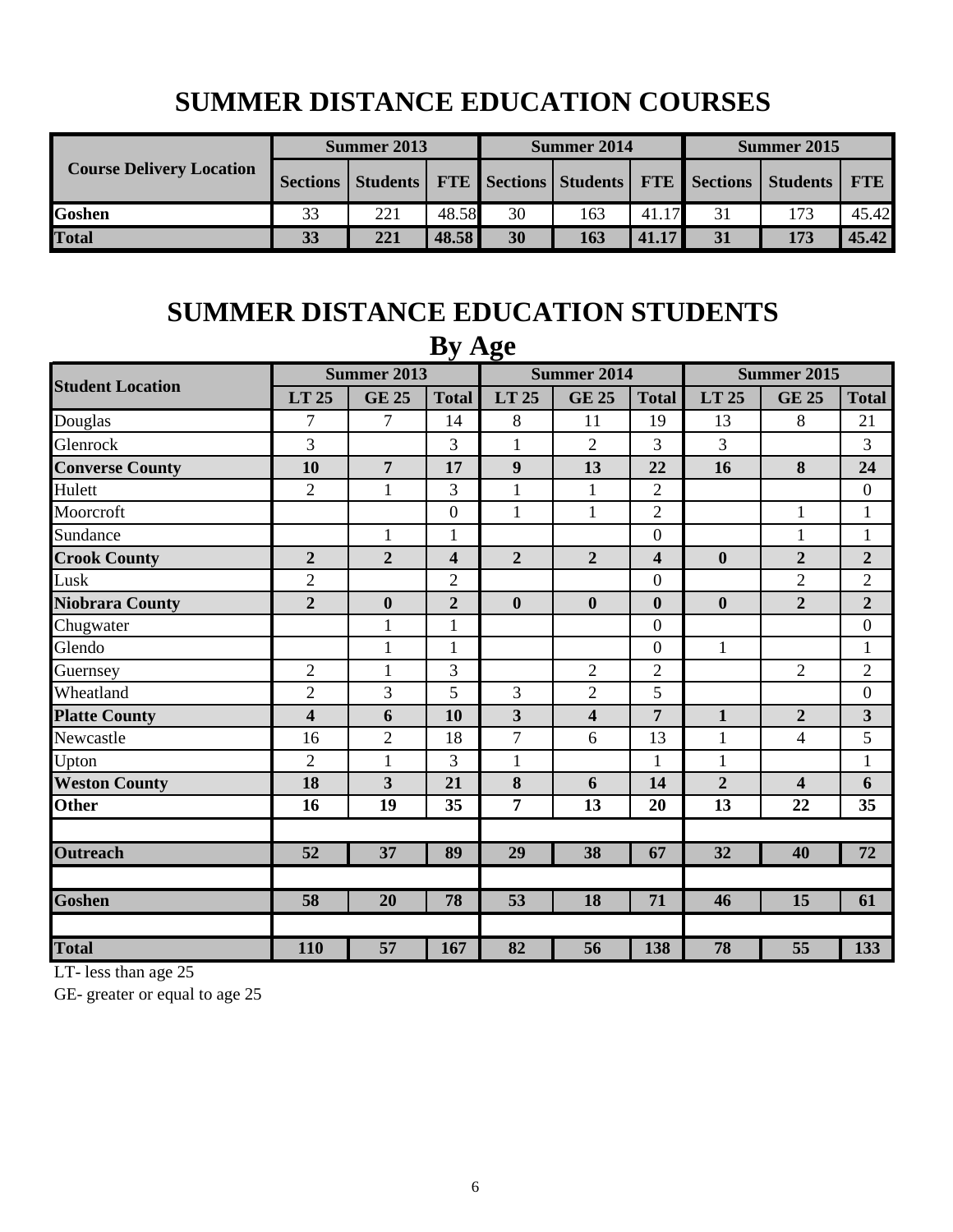## **NON-CREDIT ENROLLMENT**

A total of 703 students enrolled in non-credit courses for Summer 2015. EWC served 166 students in continuing education courses and 537 students in community service courses.

| <b>NON-CREDIT HEADCOUNT</b>                                     |     |     | <b>Summer 2013 Summer 2014 Summer 2015</b> | $\frac{6}{9}$<br><b>Change</b> | 3 Yr.<br>Avg. |  |  |  |  |  |
|-----------------------------------------------------------------|-----|-----|--------------------------------------------|--------------------------------|---------------|--|--|--|--|--|
| <b>Continuing Education Students (CE) Workforce Development</b> |     |     |                                            |                                |               |  |  |  |  |  |
| <b>Unduplicated Headcount</b>                                   | 122 | 120 | 166                                        | 38.33%                         | 136           |  |  |  |  |  |
| <b>Duplicated Headcount</b>                                     | 135 | 123 | 172                                        | 39.84%                         | 143           |  |  |  |  |  |
| <b>Community Service Students (CS) Community Education</b>      |     |     |                                            |                                |               |  |  |  |  |  |
| <b>Unduplicated Headcount</b>                                   | 530 | 574 | 537                                        | $-6.45%$                       | 547           |  |  |  |  |  |
| <b>Duplicated Headcount</b>                                     | 822 | 803 | 743                                        | $-7.47\%$                      | 789           |  |  |  |  |  |
| <b>Total CE + CS Duplicated Headcount</b>                       | 957 | 926 | 915                                        | $-1.19%$                       | 933           |  |  |  |  |  |
|                                                                 |     |     |                                            |                                |               |  |  |  |  |  |
| $Total CE + CS Unique Headcount$                                | 649 | 694 | 703                                        | 1.30%                          | 682           |  |  |  |  |  |

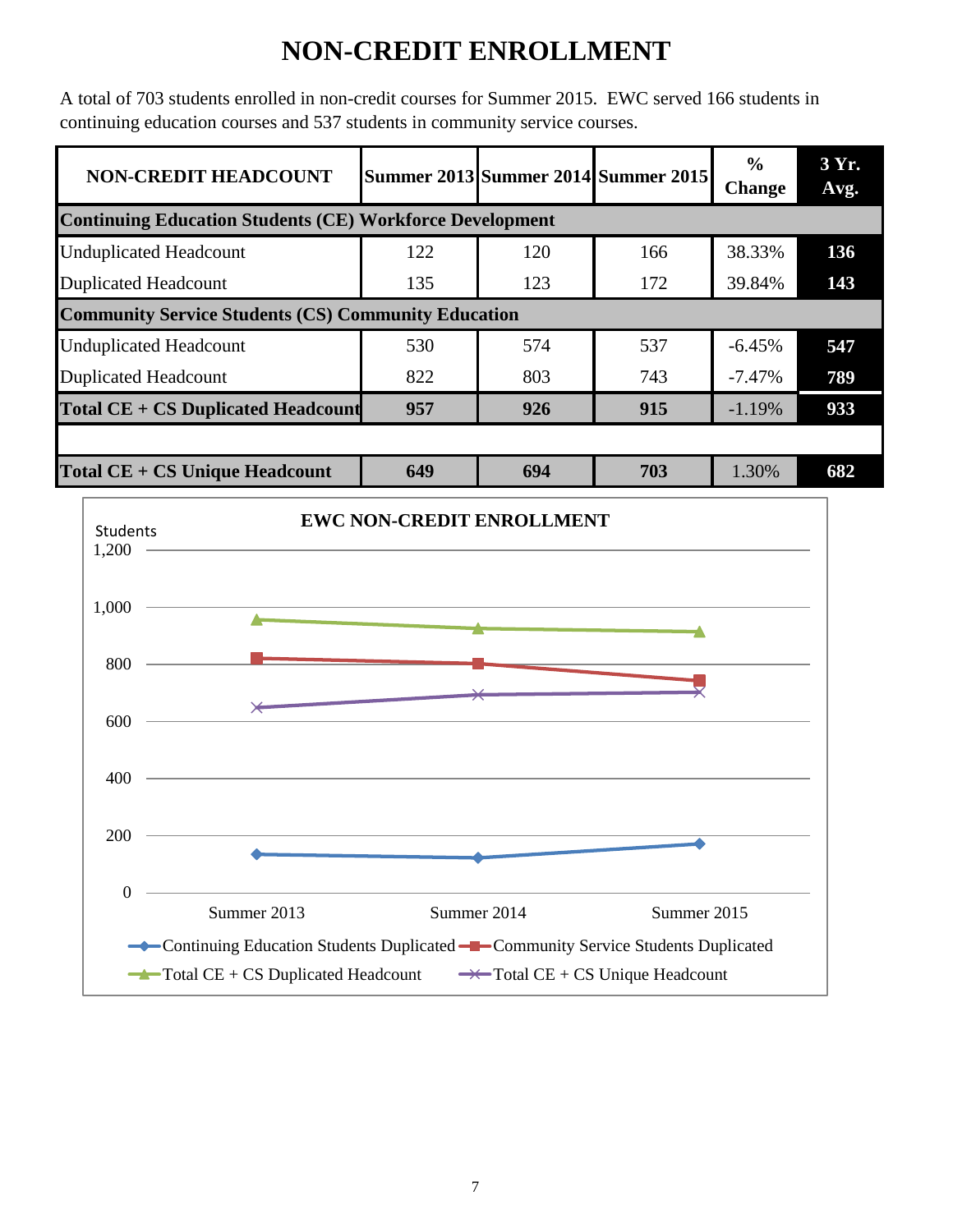# **WORKFORCE DEVELOPMENT**

Workforce development activities are defined as *any training and/or educational related service leading to the acquisition of skills necessary to perform the duties of a particular job for those individuals in or preparing to enter the workforce* . Only those courses organized or coordinated by EWC's workforce development efforts are included in the following table by career cluster as defined by the National Association of State Directors of Career Technical Education Consortium.

#### **Credit Courses**

EWC's workforce development offered the same amount of sections as Summer 2014. The duplicated student headcount increased by 23 students, and the FTE increased by 1.03.

|                                        | <b>Summer 2013</b> |                          |                               |            |    | <b>Summer 2014</b>       |                               |            |                | <b>Summer 2015</b> |                               |            |  |
|----------------------------------------|--------------------|--------------------------|-------------------------------|------------|----|--------------------------|-------------------------------|------------|----------------|--------------------|-------------------------------|------------|--|
| <b>Career Clusters</b>                 |                    | <b>Sections Students</b> | <b>Credit</b><br><b>Hours</b> | <b>FTE</b> |    | <b>Sections Students</b> | <b>Credit</b><br><b>Hours</b> | <b>FTE</b> |                | Sections Students  | <b>Credit</b><br><b>Hours</b> | <b>FTE</b> |  |
| Agriculture, Food & Natural            |                    |                          |                               |            |    |                          |                               |            |                |                    |                               |            |  |
| <b>Resources</b>                       |                    |                          |                               |            |    |                          |                               |            |                |                    |                               |            |  |
| <b>Architecture &amp; Construction</b> |                    |                          |                               |            |    |                          |                               |            |                |                    |                               |            |  |
| Arts, A/V Technology &                 |                    |                          |                               |            |    |                          |                               |            |                |                    |                               |            |  |
| <b>Communications</b>                  |                    |                          |                               |            |    |                          |                               |            |                |                    |                               |            |  |
| <b>Business, Management &amp;</b>      |                    |                          |                               |            |    |                          |                               |            |                |                    |                               |            |  |
| <b>Administration</b>                  | 13                 | 107                      | 14.00                         | 9.08       | 18 | 125                      | 24.00                         | 14.92      | 8              | 67                 | 9.00                          | 5.83       |  |
| <b>Education &amp; Training</b>        | 4                  | 20                       | 12.00                         | 5.00       |    |                          |                               |            | 1              | 6                  | 3.00                          | 1.50       |  |
| <b>Finance</b>                         |                    |                          |                               |            |    |                          |                               |            |                |                    |                               |            |  |
| <b>Government &amp; Public</b>         |                    |                          |                               |            |    |                          |                               |            |                |                    |                               |            |  |
| <b>Administration</b>                  |                    |                          |                               |            |    |                          |                               |            |                |                    |                               |            |  |
| <b>Health Science</b>                  | 5                  | 40                       | 20.00                         | 13.33      | 5  | 38                       | 20.00                         | 12.67      | 4              | 31                 | 16.00                         | 10.33      |  |
| <b>Hospitality &amp; Tourism</b>       |                    |                          |                               |            |    |                          |                               |            | $\overline{2}$ | 16                 | 2.00                          | 1.35       |  |
| <b>Human Services</b>                  |                    |                          |                               |            |    |                          |                               |            |                |                    |                               |            |  |
| <b>Information Technology</b>          |                    |                          |                               |            |    |                          |                               |            |                |                    |                               |            |  |
| Law, Public Safety &                   |                    |                          |                               |            |    |                          |                               |            |                |                    |                               |            |  |
| <b>Manufacturing</b>                   | 2                  | 18                       | 7.00                          | 5.25       | 5  | 31                       | 14.00                         | 8.25       | 12             | 96                 | 29.00                         | 17.44      |  |
| <b>Marketing, Sales &amp; Service</b>  |                    |                          |                               |            |    |                          |                               |            |                |                    |                               |            |  |
| <b>Science, Technology,</b>            |                    |                          |                               |            |    |                          |                               |            |                |                    |                               |            |  |
| <b>Engineering &amp; Mathematics</b>   |                    |                          |                               |            |    |                          |                               |            |                |                    |                               |            |  |
| <b>Transportation, Distribution</b>    |                    |                          |                               |            |    |                          |                               |            |                |                    |                               |            |  |
| & Logistics                            |                    |                          |                               |            |    |                          |                               |            | 1              |                    | 5.00                          | 0.42       |  |
| <b>Total</b>                           | 24                 | 185                      | 53.00                         | 32.66      | 28 | 194                      | 58.00                         | 35.84      | 28             | 217                | 64.00                         | 36.87      |  |